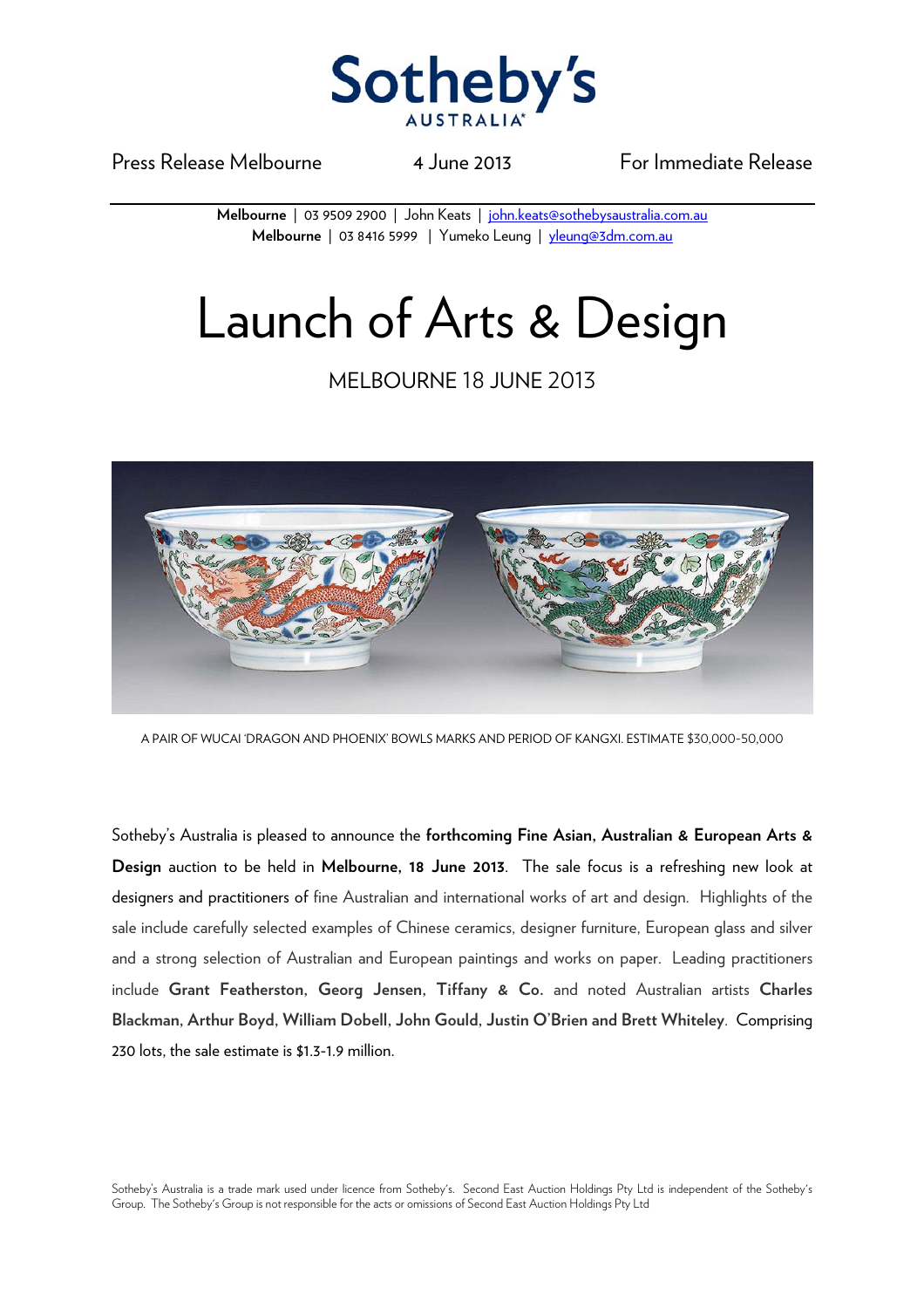

## Press Release Melbourne 14 June 2013 For Immediate Release

A highlight of the sale is a large folio of six volumes of John Gould's, *A Monograph of the Trochilidae, or Family of Humming-Birds* (John Gould 1807-1861, *A Monograph of the Trochilidae, or Family of Humming-Birds*, London, 1849-1861 (with Supplement, 1880-1887), estimate \$160,000-200,000, lot 84, pictured). The volumes depict how the Hummingbird was a labour of love for Gould. The publication was a work of tremendous scientific value, but also recognised for its artistic quality. Using a combination of transparent oil and varnish over gold leaf, Gould's artists and colourists were able to successfully capture the peculiar metallic iridescence of hummingbird plumage.

A painting by William Dobell depicts the opera singer Miss Dorothy Helmrich in full voice (William Dobell 1899-1970, *Miss Dorothy Helmrich* 1940, estimate \$20,000-30,000, lot 118). Of dramatic effect the singer



JOHN GOULD 1807-1861, *A MONOGRAPH OF THE TROCHILIDAE, OR FAMILY OF HUMMING-BIRDS*, LONDON, 1849-1861 (WITH SUPPLEMENT, 1880-1887), ESTIMATE \$160,000-200,000

is depicted under a single spotlight, creating a long standing silhouette of a figure alone in a dark background.

A truly Australian piece of furniture is a chair designed by Grant Featherston, upholstered in fabric designed by the Australian artist John Olsen (A Grant Featherston Contour Chair, Model R152, circa 1952, estimate \$4,500-5,000, lot 170, pictured following). Featherston has long been recognised for his distinctive furniture designs.

Asian Art features strongly in the sale, and includes fine bronzes, carvings, furniture and rare ceramics. From the period of Kangxi, two elegant Wucai bowls are another highlight with the auspicious representation of a dragon and phoenix conveying a wish for a happy marriage (A pair of Wucai 'dragon and phoenix' bowls, marks and period of Kangxi, estimate \$30,000-50,000, lot 17, pictured first page).